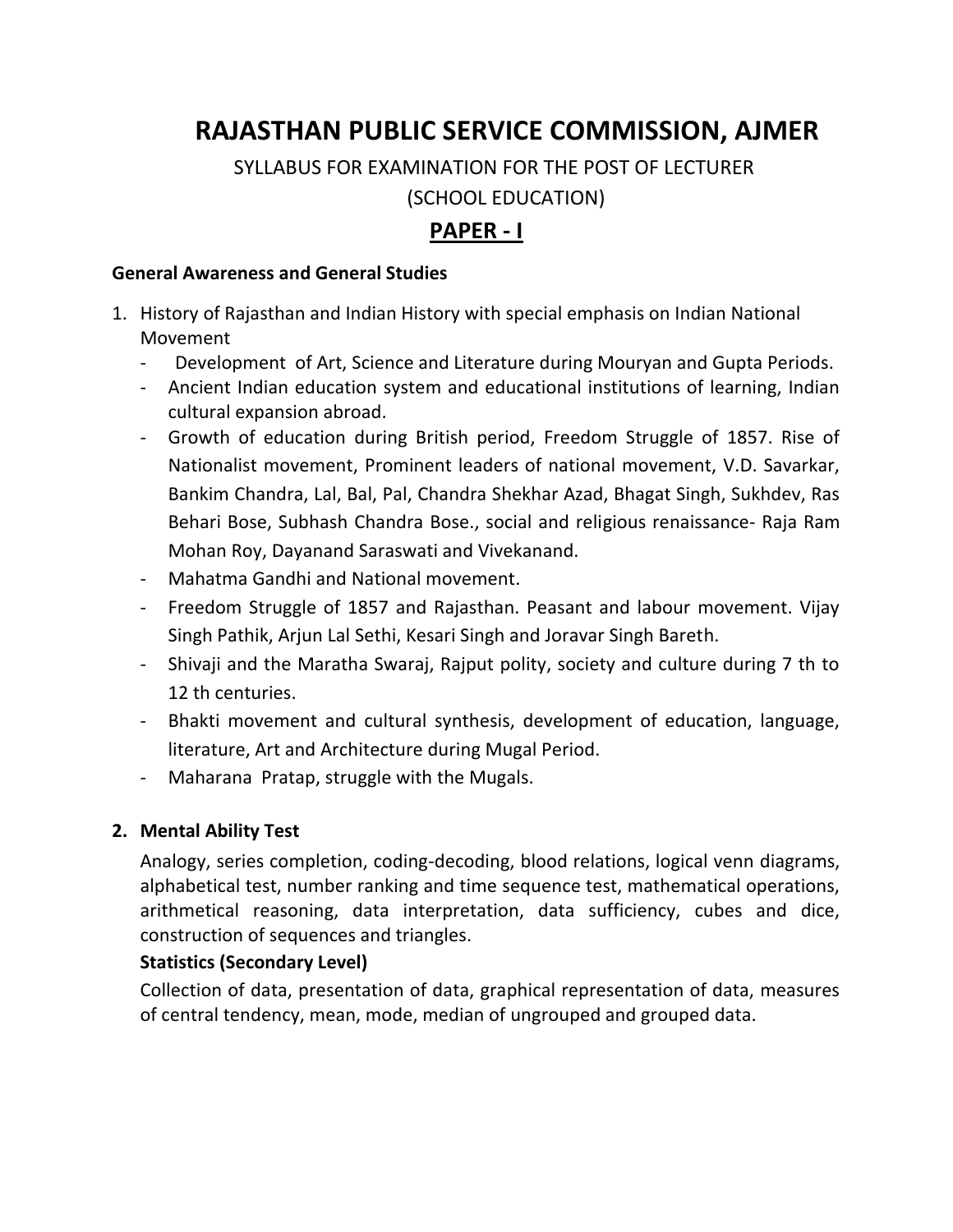## **Mathematics (Secondary Level)**

Natural, rational and irrational numbers, real numbers and their decimal expansions, operations on real numbers, laws of exponents for real numbers, rational numbers and their decimal expansions. Zeroes of a polynomial. Relationship between zeroes and coefficients of a polynomial. Division algorithm for polynomials. Algebraic methods of solution of pair of linear equations in two variables.

## **Mensuration :**

Surface area of a cuboid and a cube, right circular cylinder, right circular cone, sphere. Volume of a cuboid, cylinder, right circular cone and sphere, Surface area and volume of a combination of solids conversion of solid from shape to another.

## **Language ability test : Hindi, English**

## सामान्य हिन्दी

- संधि और संधि विच्छेद ।
- $\bullet$  उपसर्ग ।
- $\bullet$   $\overline{y}$   $\overline{c}$   $\overline{u}$   $\overline{c}$
- विपरीतार्थक (विलोम) शब्द ।
- अनेकार्थक शब्द ।
- शब्द $-$  युग्म ।
- $\bullet$  ) शब्द  $-$  शुदिध : अशुदध शब्दों का शुदधीकरण और शब्दगत अशुदिध का कारण ।
- $\bullet$  वाक्य शुदिध : अशुदध वाक्यों का शुदधीकरण और वाक्यगत अशुदिध का कारण ।
- क्रिया : सकर्मक और अकर्मक क्रियाएँ ।
- ॲंगरेजी के पारिभाषिक (तकनीकी) शब्दों के समानार्थक हिन्दी शब्द ।

## **GENERAL ENGLISH :**

- Tenses/Sequence of Tenses.
- Voice : Active and Passive.
- Narration : Direct and Indirect.
- Use of Articles and Determiners.
- Use of Prepositions.
- Correction of sentences including subject, Verb, Agreement, Degrees of Adjectives, Connectives and words wrongly used.
- Glossary of official, Technical Terms (with their Hindi Versions).
- Antonyms.
- Forming new words by using prefixes and suffixes.
- Confusable words.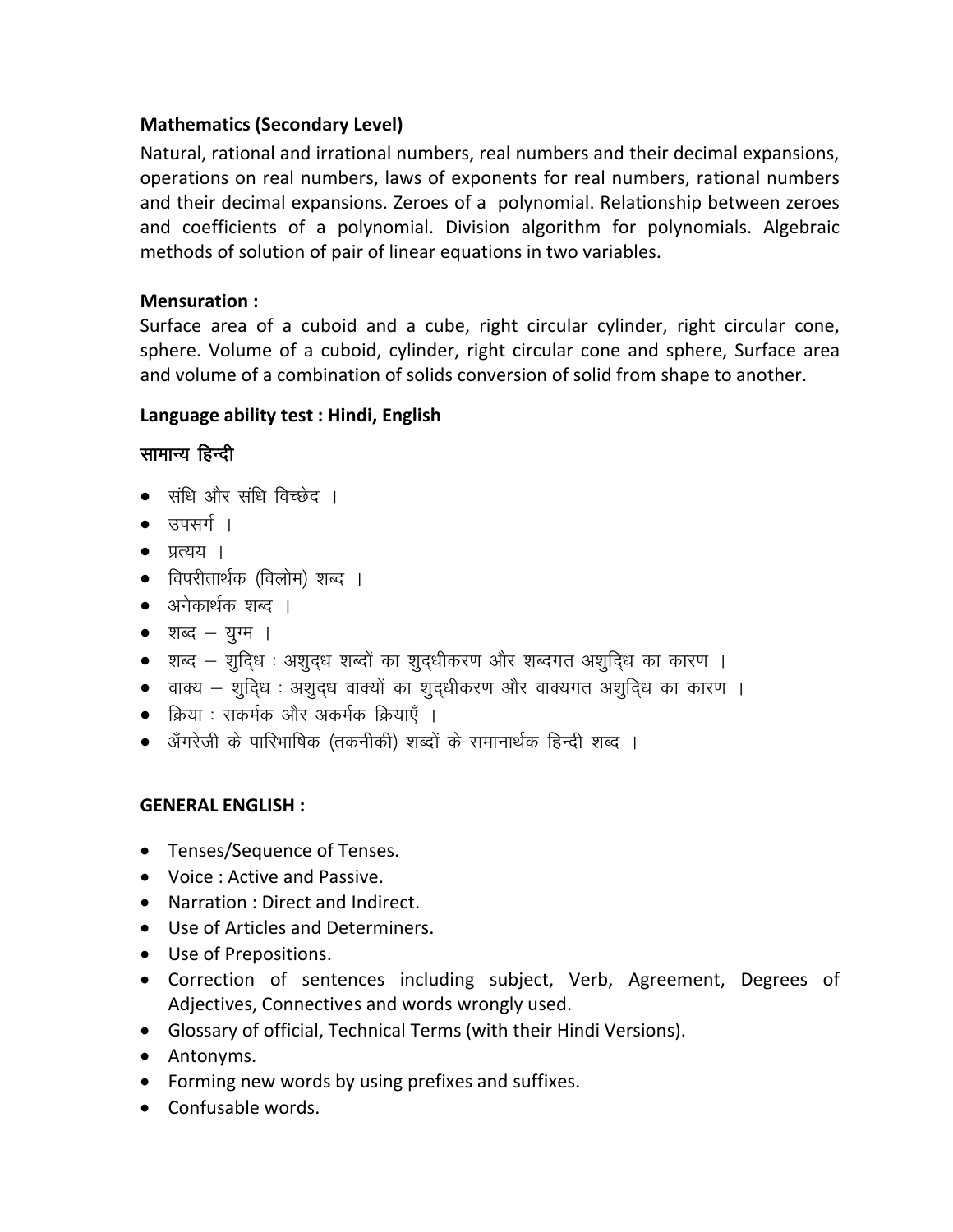## **3. Current Affairs**

Economic Planning in India, 12<sup>th</sup> five year plan, Census of India 2011, Various development programme of India and Rajasthan, Poverty eradication programme, Youth employment programme, Health and Hygiene Schemes of Rajasthan, Space programmes of India, Atomic Energy programmes, India and the world events of importance, Persons and places of India in News, Contemporary events in Science and Technology in India, National and International Awards and Prizes, Latest Books and Authors of India, Sports and games.

## **4. General Science**

Atoms and molecules, Chemical reactions and equations, Carbon and its compounds, Force and laws of motion, Work and energy, Tissues, Control and coordination, Heredity and evolution, Management of natural resources, Protection of environment, Biodiversity and sustainable development.

#### **Indian Polity**:

- Salient feature of the constitution of India, Indian Executive, Legislature, and Judiciary - Organization, Theory and practice, Elections in India. The president of India, Election and emergency powers of the president.
- Cabinet, Prime Minister and his powers.
- Parliament, speaker and his functions.
- Beurocratic set up of India.
- Political parties and their role Theory and practice.
- Supreme court Organization and powers, Commissions and Boards at -national level.

## **Geography of Rajasthan**

Location, extent, shape, size, physical features climate, demographic characterstics, agriculture, mineral resources, energy resources. Tourism and transport. Industries and trade.

## **5. Educational Management, Educational scenario in Rajasthan, Right to Education Act 2009**

Concept and functions of educational management, Educational management in Rajasthan, School as a unit of decentralized planning, Educational management information System(EMIS), Institutional planning, School mapping, Block Resource Centre(BRC), School Management Committee(SMC), District Information System for Education(DISE), Sarva Shiksha Abhiyan(SSA), Rashtriya Madhyanik Shiksha Abhiyan(RMSA).